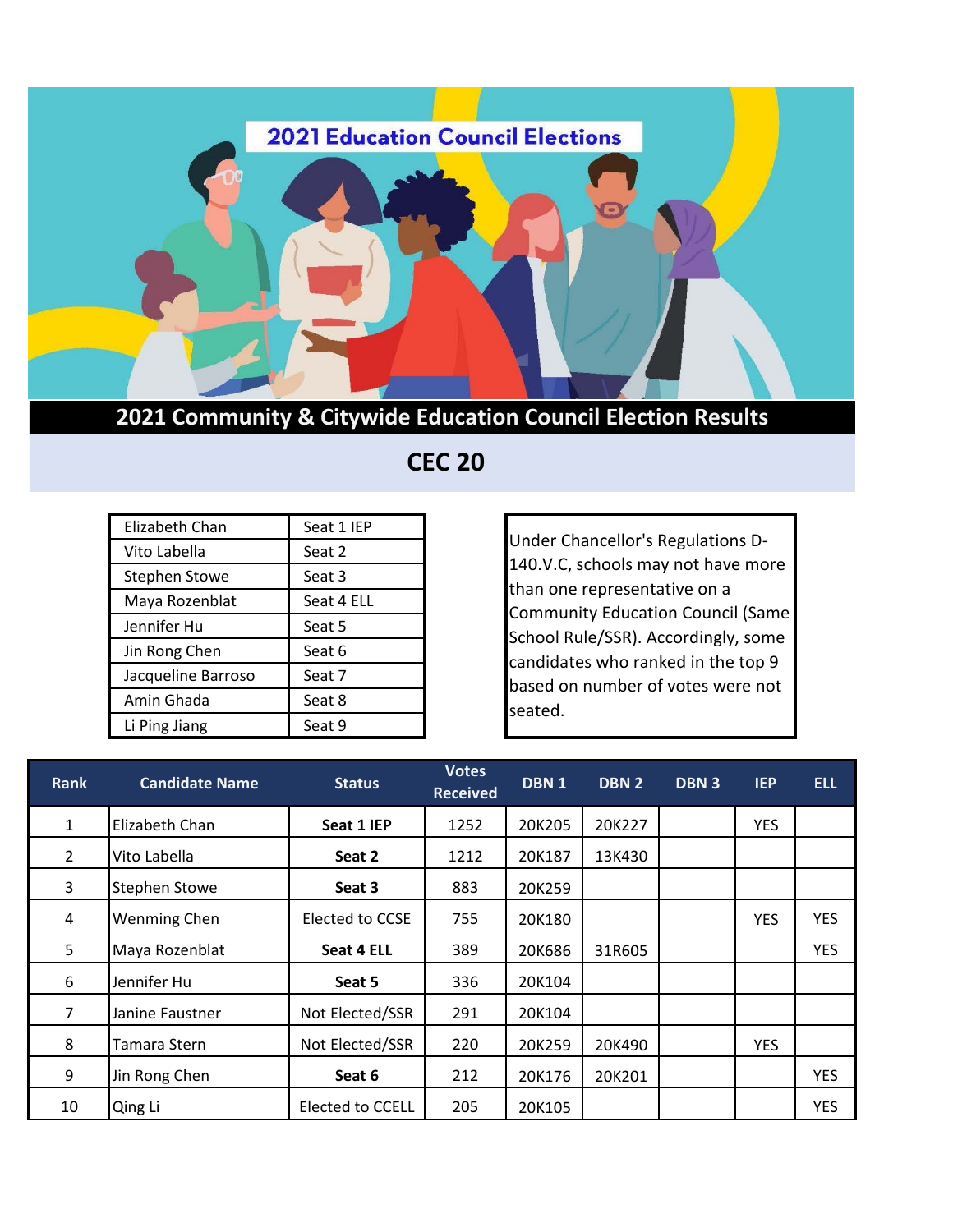| 11 | Yue Hua Chen           | Not Elected/SSR | 169 | 20K205 |        |        |            |            |
|----|------------------------|-----------------|-----|--------|--------|--------|------------|------------|
| 12 | Jacqueline Barroso     | Seat 7          | 152 | 20K170 |        |        | <b>YES</b> |            |
| 13 | Amin Ghada             | Seat 8          | 127 | 20K102 |        |        |            |            |
| 14 | Li Ping Jiang          | Seat 9          | 123 | 20K164 |        |        |            | <b>YES</b> |
| 15 | Jessica Ramirez-Cabral | Not Elected     | 116 | 20K201 | 20K204 | 20K445 |            |            |
| 16 | Zhen Lin               | Not Elected     | 114 | 20K310 |        |        |            |            |
| 17 | Muhammad Noor          | Not Elected     | 111 | 20K160 |        |        |            |            |
| 18 | Yan Feng               | Not Elected     | 102 | 20K048 |        |        |            |            |
| 19 | Nowshin Ali            | Not Elected     | 95  | 20K223 |        |        |            |            |
| 20 | Ming Zhen Zhang        | Not Elected     | 84  | 20K227 |        |        |            |            |
| 21 | Xiangchun Huang        | Not Elected     | 80  | 20K127 | 20K201 | 20K768 |            |            |
| 22 | Jin Xiu Dong           | Not Elected     | 78  | 20K170 |        |        |            |            |
| 23 | Adrienne Temperino     | Not Elected     | 69  | 20K682 | 21K239 |        |            |            |
| 23 | <b>Rehab Fares</b>     | Not Elected     | 69  | 20K030 | 20K490 | 20K768 |            |            |
| 25 | Yun Cai Fang           | Not Elected     | 52  | 20K220 | 20K503 |        |            |            |
| 26 | Maureen Cudworth       | Not Elected     | 46  | 20K102 |        |        |            |            |
| 27 | <b>Melody Thomas</b>   | Not Elected     | 42  | 20K062 | 22K078 |        |            |            |
| 28 | Jona Isufi             | Not Elected     | 40  | 20K170 |        |        |            |            |
| 28 | Karima Elhakmi         | Not Elected     | 40  | 20K204 |        |        |            |            |
| 30 | Mahmut Aydin           | Not Elected     | 39  | 20K247 |        |        |            |            |
| 31 | Olivia Sandler         | Not Elected     | 36  | 20K185 |        |        |            |            |
| 32 | Dixon Cheung           | Not Elected     | 34  | 20K227 | 20K971 |        |            |            |
| 32 | <b>Marian Faltaoos</b> | Not Elected     | 34  | 20K264 |        |        |            |            |
| 34 | John Ricottone         | Not Elected     | 33  | 20K200 |        |        |            |            |
| 35 | Phoo Pwint Khine       | Not Elected     | 32  | 20K310 |        |        |            |            |
| 35 | Dragalina Pakin        | Not Elected     | 32  | 20K170 |        |        |            |            |
| 35 | Yanyun You             | Not Elected     | 32  | 20K227 |        |        |            |            |
| 38 | <b>Eduardo Rios</b>    | Not Elected     | 30  | 20K200 |        |        |            |            |
| 39 | Yolanda Nunez-Green    | Not Elected     | 26  | 20K180 |        |        |            |            |
| 39 | Salim Rajani           | Not Elected     | 26  | 20K104 |        |        |            |            |
| 41 | Dan Tong Qiu           | Not Elected     | 23  | 20K176 |        |        |            |            |
| 42 | Holly Algarin Guzman   | Not Elected     | 21  | 20K112 |        |        |            |            |
| 43 | Nashwa Elsayed         | Not Elected     | 16  | 20K192 |        |        |            |            |